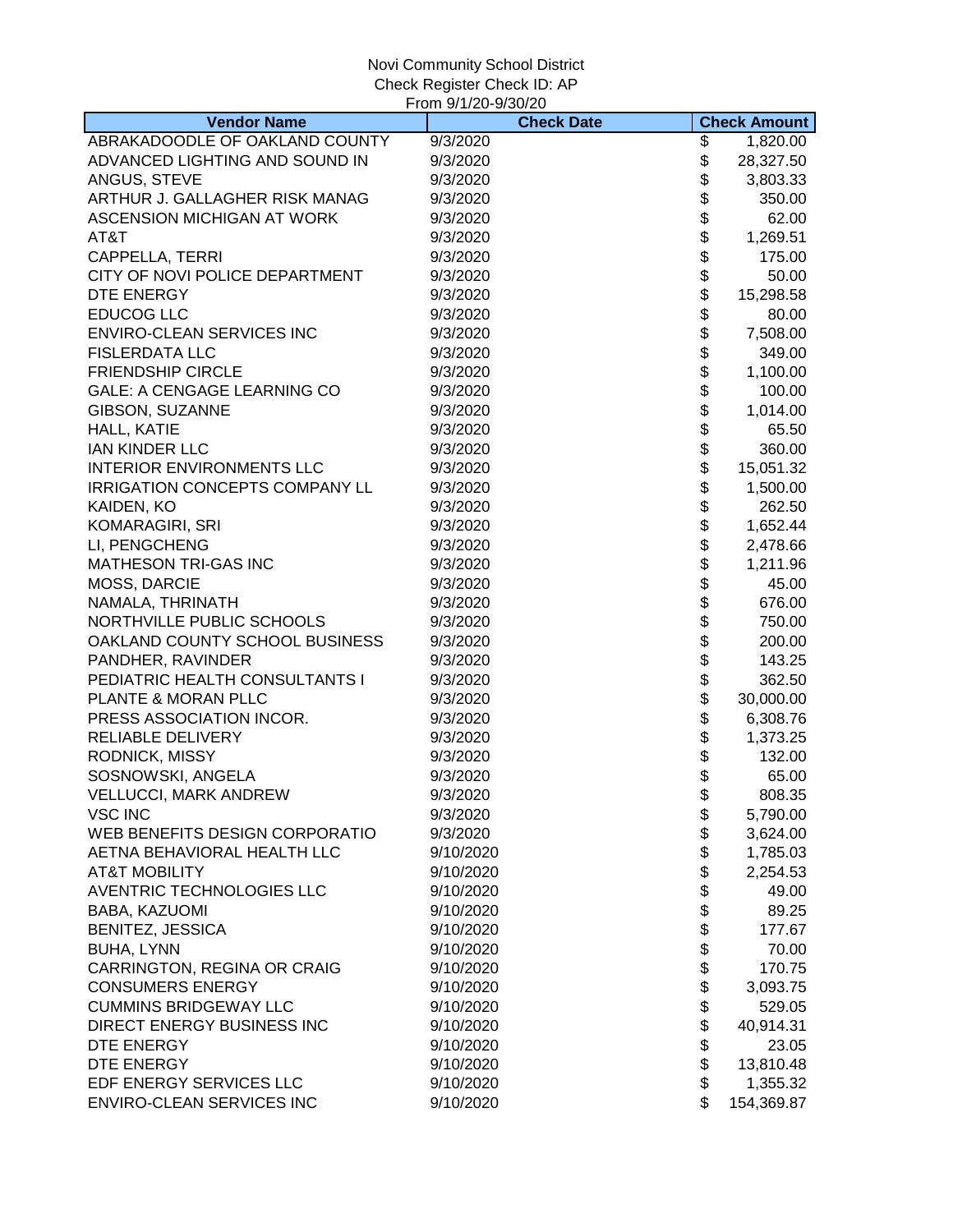|                                   | From 9/1/20-9/30/20 |          |                     |
|-----------------------------------|---------------------|----------|---------------------|
| <b>Vendor Name</b>                | <b>Check Date</b>   |          | <b>Check Amount</b> |
| <b>EVER KOLD REFRIGERATION</b>    | 9/10/2020           | \$       | 841.00              |
| <b>GILMARTIN, KATHY</b>           | 9/10/2020           | \$       | 50.00               |
| <b>GODDARD COATINGS</b>           | 9/10/2020           | \$       | 9,800.00            |
| HAEBLER, CINDY                    | 9/10/2020           | \$       | 49.00               |
| KOHLS, ANDREA                     | 9/10/2020           | \$       | 138.83              |
| KONNAI, RAMYA                     | 9/10/2020           | \$       | 48.00               |
| KULDARNI, SRIDEVI                 | 9/10/2020           | \$       | 826.22              |
| LI, CHENGTAO                      | 9/10/2020           | \$       | 72.00               |
| LIFE INSURANCE COMPANY OF NORT    | 9/10/2020           | \$       | 21,283.74           |
| LIU, JINGLONG                     | 9/10/2020           | \$       | 168.75              |
| LUSK AND ALBERTSON P.L.C.         | 9/10/2020           | \$       | 766.00              |
| NICHOLS PAPER & SUPPLY COMPANY    | 9/10/2020           | \$       | 2,494.29            |
| PARK, SEJIN                       | 9/10/2020           | \$       | 149.25              |
| PITNEY BOWES GLOBAL FINANCIAL     | 9/10/2020           |          | 720.09              |
| <b>RICOH USA INC</b>              | 9/10/2020           |          | 425.00              |
| <b>SERVICE SPORTS</b>             | 9/10/2020           | \$\$     | 8,400.00            |
| SHOTKIN, GAYLE                    | 9/10/2020           | \$       | 736.00              |
| SPALDING DEDECKER ASSOCIATES I    | 9/10/2020           | \$       | 10,987.50           |
| STEKOLNIKOVA, LIZA                | 9/10/2020           | \$       | 79.00               |
|                                   |                     |          |                     |
| SUTTON, MICHAEL T.                | 9/10/2020           | \$       | 3,325.00            |
| SZOSTEK, LINDSAY                  | 9/10/2020           | \$       | 170.50              |
| TMP ARCHITECTURE INC              | 9/10/2020           | \$       | 124,588.09          |
| TOPHAM, JAMES                     | 9/10/2020           | \$       | 19.00               |
| <b>MEFSA</b>                      | 9/10/2020           | \$       | 127.35              |
| <b>MISDU</b>                      | 9/10/2020           | \$       | 1,962.50            |
| UNITED STATES TREASURY            | 9/10/2020           | \$       | 62.00               |
| <b>BENNETT, BREDA</b>             | 9/17/2020           | \$       | 149.95              |
| <b>BREAULT, MICHELLE</b>          | 9/17/2020           | \$<br>\$ | 30.00               |
| <b>CHARTWELLS DINING SERVICES</b> | 9/17/2020           |          | 33,816.74           |
| CITY OF NOVI WATER & SEWER DEP    | 9/17/2020           | \$       | 4,356.55            |
| <b>CUMMINGS, BRIEANNA</b>         | 9/17/2020           | \$<br>\$ | 759.29              |
| <b>DIGITAL SIGNUP</b>             | 9/17/2020           |          | 539.00              |
| DRAGOO, MICHAEL                   | 9/17/2020           | \$<br>\$ | 146.01              |
| ELKIN, DAVID                      | 9/17/2020           |          | 175.00              |
| EVER KOLD REFRIGERATION           | 9/17/2020           | \$       | 2,594.00            |
| F.A.R. MANAGEMENT INCORPORATED    | 9/17/2020           | \$       | 440.00              |
| GADAM, SUVARNA                    | 9/17/2020           | \$       | 75.00               |
| GFL ENVIRONMENTAL USA INC.        | 9/17/2020           | \$       | 325.00              |
| <b>GUOBIN LIU OR YOUYI LE</b>     | 9/17/2020           | \$       | 163.09              |
| HAY, CURTIS                       | 9/17/2020           | \$       | 40.00               |
| <b>HERRERA, ERICK</b>             | 9/17/2020           | \$       | 75.00               |
| HP INC                            | 9/17/2020           | \$       | 480.17              |
| HUEBLER, SAMANTHA                 | 9/17/2020           | \$       | 82.72               |
| HUTCHINSON, KELLI                 | 9/17/2020           | \$       | 328.25              |
| JANIK, KELLY                      | 9/17/2020           | \$       | 154.00              |
| JANTZ, ANGELA                     | 9/17/2020           | \$       | 10.48               |
| KILGORE, AMY                      | 9/17/2020           | \$       | 1,473.73            |
| KING, AMANDA                      | 9/17/2020           | \$       | 412.50              |
| KUHN, CINDY                       | 9/17/2020           | \$       | 269.00              |
| LAKE FOREST GOLF CLUB LLC         | 9/17/2020           | \$       | 205.00              |
| LONGO, ROMAJEAN                   | 9/17/2020           | \$       | 73.00               |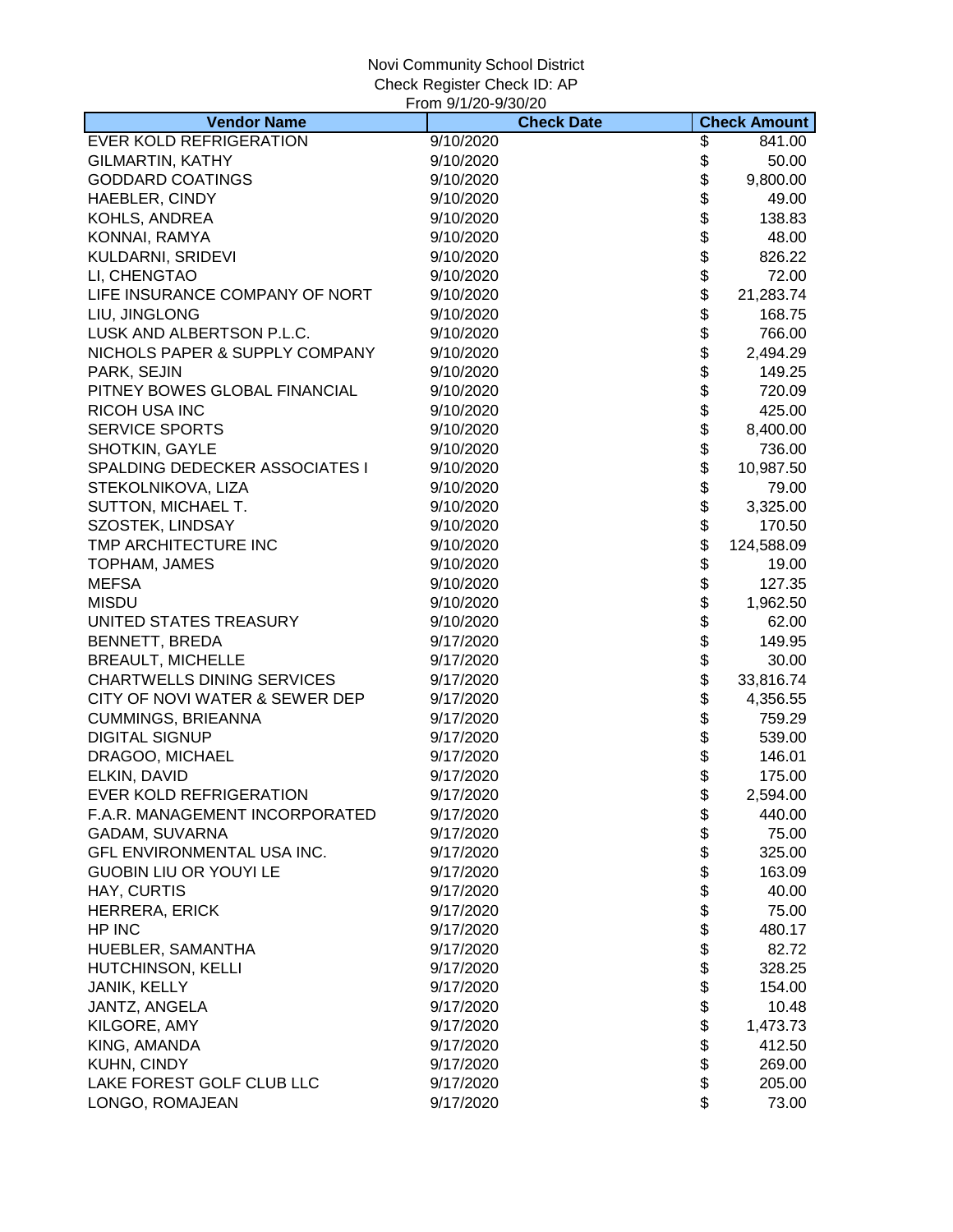|                                       | From 9/1/20-9/30/20 |                |                     |
|---------------------------------------|---------------------|----------------|---------------------|
| <b>Vendor Name</b>                    | <b>Check Date</b>   |                | <b>Check Amount</b> |
| MACIE PUBLISHING COMPANY              | 9/17/2020           | \$             | 490.50              |
| MCDERMOTT, JACOB                      | 9/17/2020           | \$             | 147.61              |
| <b>MERCY HIGH SCHOOL</b>              | 9/17/2020           | \$             | 925.00              |
| MIMBS, DANIELLE                       | 9/17/2020           | \$             | 234.00              |
| NEFF MOTIVATION INC                   | 9/17/2020           | \$             | 976.38              |
| <b>OAKLAND SCHOOLS</b>                | 9/17/2020           | \$             | 343,106.50          |
| OAKLAND SCHOOLS                       | 9/17/2020           | \$             | 4,575.00            |
| <b>OBATA, NORIHITO</b>                | 9/17/2020           | \$<br>\$       | 73.75               |
| PITNEY BOWES PURCHASE POWER           | 9/17/2020           |                | 3,000.00            |
| RIDDELL ALL AMERICAN                  | 9/17/2020           | \$             | 155.00              |
| ROSEMARY, NICOLE                      | 9/17/2020           |                | 105.45              |
| SAELI, JULIA                          | 9/17/2020           |                | 149.95              |
| SAFEWAY SHREDDING LLC                 | 9/17/2020           |                | 125.00              |
| <b>SOUTHWEST GREENS</b>               | 9/17/2020           |                | 1,275.00            |
| STARK, KEN                            | 9/17/2020           |                | 1,550.00            |
| <b>STATE OF MICHIGAN</b>              | 9/17/2020           |                | 540.00              |
| STRICKER, CHRISTINE                   | 9/17/2020           | \$\$\$\$\$\$\$ | 66.23               |
| THRUN LAW FIRM P.C.                   | 9/17/2020           | \$             | 2,451.00            |
| <b>TIKKANEN, NICOLE</b>               | 9/17/2020           | \$             | 100.00              |
| A AND R REPAIRS BAKER'S KNEAD         | 9/24/2020           | \$             | 339.00              |
| ADER, KATHLEEN                        | 9/24/2020           | \$             | 100.00              |
| AMERICAN RED CROSS                    | 9/24/2020           | \$             | 205.00              |
| AT&T                                  | 9/24/2020           | \$             | 639.92              |
| AVENTRIC TECHNOLOGIES LLC             | 9/24/2020           | \$             | 2,650.00            |
| <b>BARUZZINI AQUATICS</b>             | 9/24/2020           | \$             | 46,189.00           |
| <b>BRICKEY, JOHN</b>                  | 9/24/2020           | \$             | 271.56              |
| <b>CINTAS CORPORATION #31</b>         | 9/24/2020           |                | 403.53              |
| CORRIGAN OIL/CORRIGAN TOWING C        | 9/24/2020           | \$\$           | 441.45              |
| <b>CUMMINS BRIDGEWAY LLC</b>          | 9/24/2020           |                | 103.48              |
| DAMON, ERIN                           | 9/24/2020           |                | 80.84               |
| DATA MANAGEMENT INC.                  | 9/24/2020           |                | 3,993.75            |
| <b>DELTACOM INC</b>                   | 9/24/2020           |                | 54.00               |
| DIGITAL AGE TECHNOLOGIES INC          | 9/24/2020           |                | 3,041.00            |
| <b>EXECUTIVE ENERGY SERVICES LLC</b>  | 9/24/2020           | \$\$\$\$\$     | 400.00              |
| <b>FINALFORMS</b>                     | 9/24/2020           | \$             | 2,508.00            |
| FLAKE, NANCY                          | 9/24/2020           | \$             | 546.21              |
| <b>GROVES HIGH SCHOOL</b>             | 9/24/2020           | \$             | 725.00              |
| HAASE, LISA                           | 9/24/2020           | \$             | 75.00               |
| IIJIMA, HIROYUKI                      | 9/24/2020           | \$             | 75.00               |
| JACKSON TRUCK SERVICE INC             | 9/24/2020           | \$             | 136.20              |
| JAGOTKA, GARY                         | 9/24/2020           | \$             | 70.00               |
| <b>JOHN'S SANITATION INC</b>          | 9/24/2020           | \$             | 240.00              |
| <b>JOSTENS INC</b>                    | 9/24/2020           | \$             | 92.30               |
| <b>KAJEET INC</b>                     | 9/24/2020           | \$             | 8,962.94            |
| <b>KUMAR, SUNIL</b>                   | 9/24/2020           | \$             | 175.00              |
| MASON, DONALD J.                      | 9/24/2020           | \$             | 39.56               |
| <b>MESSA (MICHIGAN EDUCATION SPEC</b> | 9/24/2020           | \$             | 548,802.45          |
| MUCKE, ANGELA                         | 9/24/2020           | \$             | 175.00              |
| NICHOLS PAPER & SUPPLY COMPANY        | 9/24/2020           | \$             | 5,395.42            |
| O'KRONLEY, PRIYA                      | 9/24/2020           | \$             | 95.00               |
| OAKLAND COUNTY COMMUNITY & ADU        | 9/24/2020           | \$             | 2,560.00            |
|                                       |                     |                |                     |